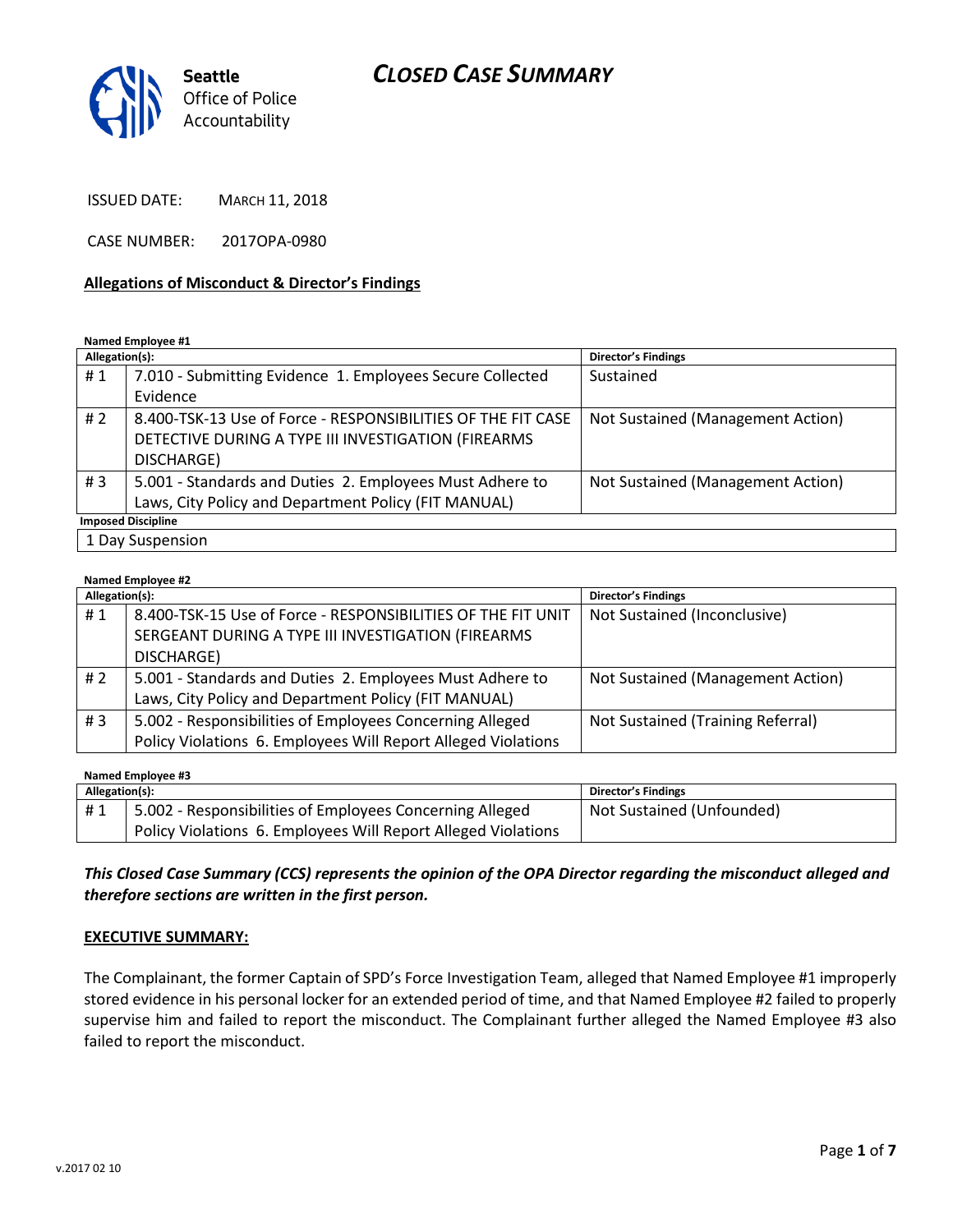

OPA CASE NUMBER: 2017OPA-0980

### **ANALYSIS AND CONCLUSIONS:**

## **Named Employee #1 - Allegation #1** *7.010 - Submitting Evidence 1. Employees Secure Collected Evidence*

SPD Policy 7.010-POL-1 requires that employees secure collected evidence. It further instructs employees that they must place that evidence into the Evidence Unit or an authorized evidence storage area before they end their shift.

There is no dispute that Named Employee #1 (NE#1) failed to submit the firearms that were used during a fatal officer-involved shooting into the Evidence Unit. The fundamental question in this case is whether he, by storing the firearms in a cardboard box that he kept in a locked desk drawer in his personal office, secured the evidence in an authorized evidence storage area. Even more simply stated, this case comes down to whether a locked desk drawer or another lockable container in a personal office is recognized by the department as an authorized evidence storage area.

NE#1 was, at the time of the incident, a Detective assigned to the Department's Force Investigation Team (FIT). At his OPA interview, NE#1 stated that, at the time of this incident, he did not know that there was a locker used by the FIT unit to temporarily store evidence. As such, he believed that it was permissible to do so, again temporarily, in his locked desk drawer. From my review of his interview, it appeared clear that NE#1 knew the difference between temporarily securing items and then submitting them into evidence. It also appeared clear that NE#1 was aware that the FIT unit's expectation was that, after being temporarily secured, the evidence – including firearms – would be taken to the Evidence Unit and submitted into evidence. NE#1 stated that he did not tell his supervisors that he stored the firearms in his personal office, as such, he did not think that they would have been aware of that fact. There was no indication from either of the two interviews conducted of NE#1 that he was trained or instructed to keep evidence in his personal office, that he was ever told by a superior officer that he was permitted to do so, that it was the practice of the FIT unit to allow such evidence storage, or that any superior officer actually knew that Detectives were doing so. NE#1 appeared to recognize his mistake at his OPA interview. He stated that given how busy he was with this and other cases, he lost track of time and forgot to enter the firearms into evidence. He referred to this incident as "embarrassing." NE#1 agreed that storing evidence in a personal locker was not best practice, but asserted that he did not believe that it negatively impacted FIT's investigation.

During his OPA interview, Named Employee #2 (NE#2), who is the current FIT Sergeant, contended that SPD policy did not actually define what an "authorized evidence storage area" was. He further contended that it had been the past practice of FIT, with the knowledge of Captains and Lieutenants assigned to the unit, to store evidence in both the desks and lockers in the personal offices of FIT Detectives. NE#2 provided OPA with a list of 47 cases, going back to 2014, where this had occurred. In the vast majority of these cases, the evidence in question was solely hard drives or other technological evidence (34 of the 47 cases). However, in eight other cases, firearms were not submitted until a day or more after the incident (one day and two days, one day, two days, two days, two days, two days, 19 days, and 53 days). In only two of those cases, this matter (53 days) and another case currently being investigated by OPA (19 days), was the delay for submitting the firearms into evidence longer than two days. I note that in one other case the evidence in question was an air rifle, case and rounds, and this evidence was submitted 11 days after the incident. In four other cases the evidence in question was Taser-related and was submitted into evidence two days, three days, 16 days, and 42 days after the incident. Lastly, in one other case a tooth was not submitted into evidence until five days after the incident.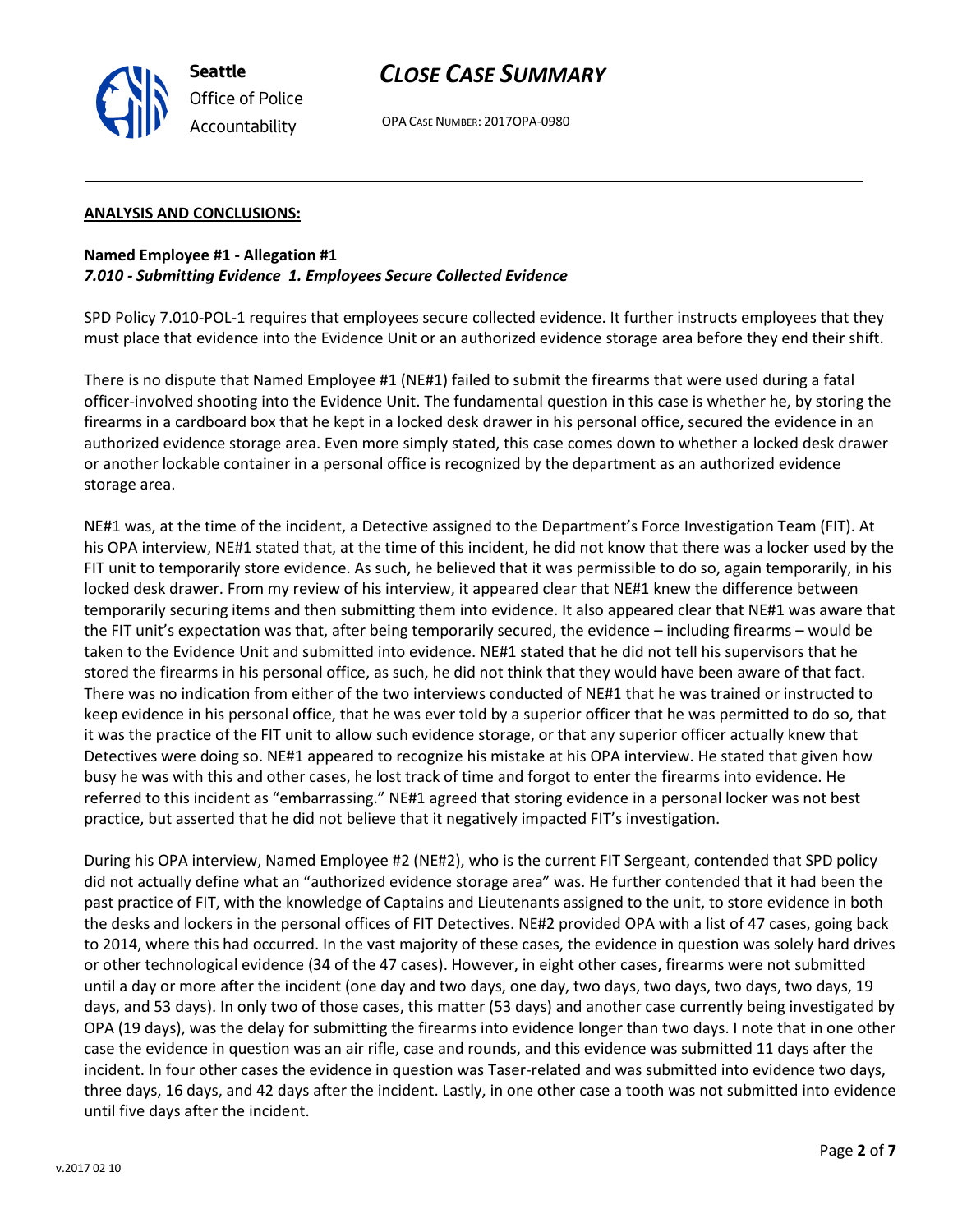



OPA CASE NUMBER: 2017OPA-0980

Named Employee #3 (NE#3) was, at the time this incident occurred, a Detective assigned to the FIT unit. However, at times, he also served in the role of an Acting Sergeant. NE#3 stated that a reasonable timeline for submitting evidence from a FIT investigation into the Evidence Unit or another authorized evidence storage area was either later during the night/day of the incident or during the Detective's next work shift. NE#3 told OPA that he did not think it was an accepted practice at FIT that Detectives would store evidence in their offices. He specifically stated: "I don't have any knowledge of that being an accepted practice. All I can speak to is what I would do." NE#3 indicated that storing evidence in his office was not how he was trained.

The former Captain of the FIT unit was also interviewed by FIT. He stated that Detectives were generally not permitted to store evidence in their offices and that this was particularly the case with firearms. The FIT Captain told OPA that a desk drawer was not an authorized evidence storage area. The FIT Captain denied knowledge of any evidence other than hard drives and similar technological evidence being stored in personal officers. With regard to these items, while the FIT Captain noted that it was not best practice to sore them in personal offices, he indicated that this was largely "redundant" evidence and distinguishable from forensic evidence and firearms. With regard to this specific case, the FIT Captain recounted being surprised and disappointed when he learned that the firearm had been kept in NE#1's office for 53 days. He recalled confronting NE#1 about this matter and stated that NE#1 was contrite and accepted responsibility.

Lastly, OPA interviewed the current FIT Lieutenant. He stated that, as he was new to the unit, he did not have firsthand knowledge as to what had occurred in this incident. He did discuss this matter with both NE#2 and the FIT Captain, but he was unsure of whether he did so at the same meeting (as NE#2 recounted). He also discussed with both of them the new evidence handling standards that the office instituted after this case came to light.

I note that the list provided by NE#2 of other cases in which evidence was retained in personal offices is not necessarily inconsistent with NE#3's and the FIT Captain's accounts of the unit's practices. For example, in six of the eight cases in which firearms were not entered immediately into evidence, the firearms were taken to the Evidence Unit within no more than two days of the incident. This could be entirely consistent with the evidence being brought to the Evidence Unit by the next working shift of the Detective, which was a "reasonable timeline" as indicated by NE#3. In only two cases – this case and another currently being investigated by OPA – was this "reasonable timeline" significantly deviated from. Had NE#1 retained the firearm in his office for two days, I would have found that his behavior was consistent with the past practice of the office and, while I believe that practice to have been problematic for a number of reasons, I would not have recommended that this allegation be sustained.

However, here, the firearm was kept in NE#1's desk drawer in his personal office for 53 days – almost two months. That desk drawer could have had contaminants therein, had no tracking or bar code system to ensure chain of custody, and was not a permissible evidence storage location. Moreover, simply because the prohibition on storing evidence in one's personal office is not explicitly set forth in policy does not change this logical determination. It is simply implausible to me that any Detective, let alone a Detective with the level of expertise and specialized training as those assigned to FIT, would have believed it permissible to store a firearm that was used in a fatal officerinvolved shooting in a desk drawer. While OPA's investigation indicated that no forensic harm had come from the storage of the firearms in NE#1's desk drawer, such harm easily could have occurred. If this had happened, it could have greatly undermined the legitimacy and public trust and confidence in the Department's investigation into a matter of significant public concern. Even if this did not ultimately result from NE#1's conduct, that he put the FIT investigation at such risk is unacceptable. Moreover, not only did this error have the potential to negatively impact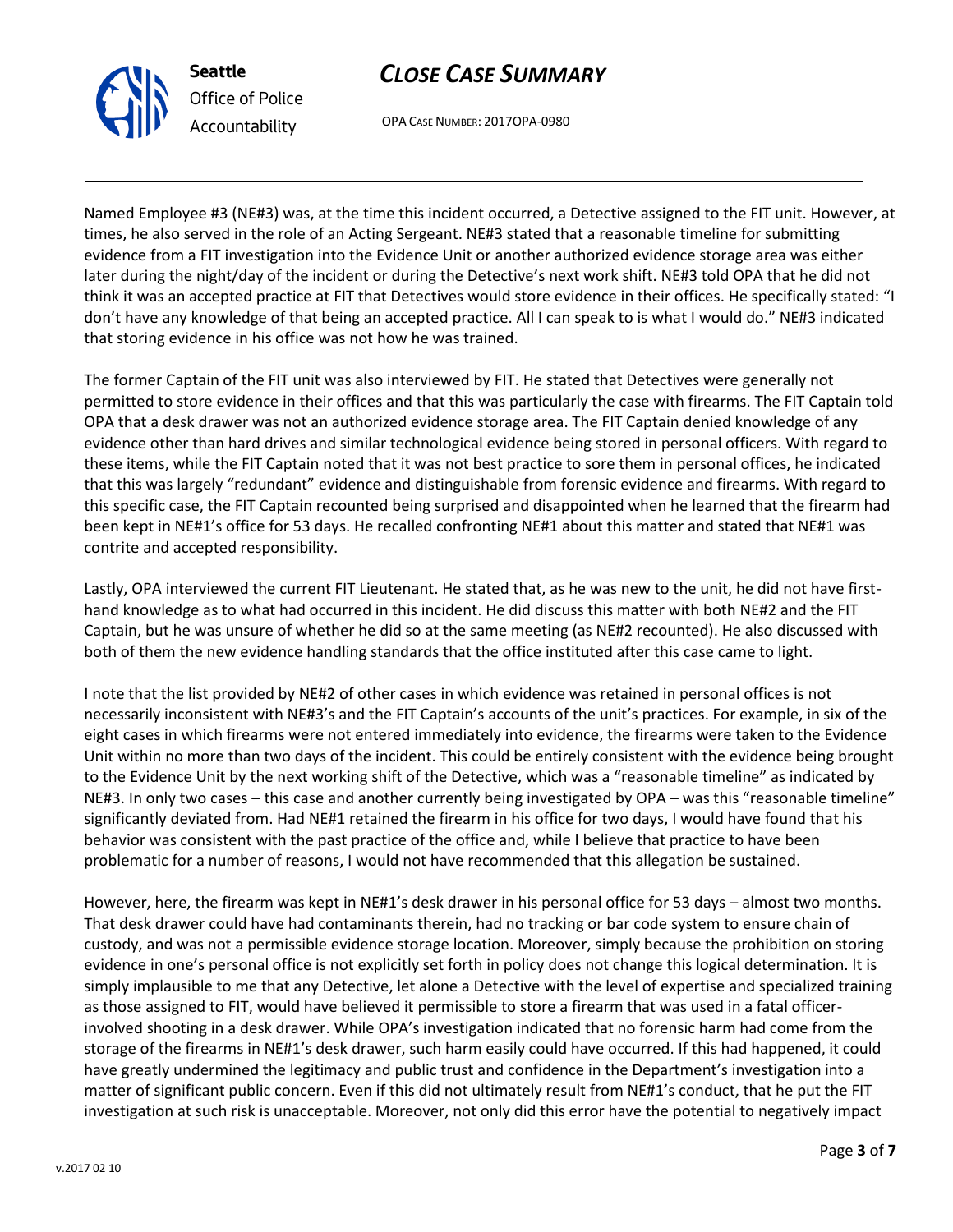

# *CLOSE CASE SUMMARY*

OPA CASE NUMBER: 2017OPA-0980

FIT's investigation, it also ran the risk of tainting later possible criminal, civil and administrative proceedings. That there was no ill-effect to the evidence in this case was extremely fortunate.

Lastly, I want to make clear that I do not believe, based on my review of all of the evidence, that NE#1's conduct was motivated by bad faith. FIT Detectives, NE#1 included, work incredibly hard in a stressful environment on some of the highest-profile cases in the Department. NE#1 recognized his error in this case to both his supervisor and OPA. I have no doubt that NE#1 will not engage in such conduct in the future. That being said, given the egregious nature of this incident, I recommend that this allegation be Sustained.

Recommended Finding: **Sustained**

### **Named Employee #1 - Allegation #2** *8.400-TSK-13 Use of Force - RESPONSIBILITIES OF THE FIT CASE DETECTIVE DURING A TYPE III INVESTIGATION (FIREARMS DISCHARGE)*

SPD Policy 8.400-TSK-13 governs the responsibilities of the FIT case detective during an investigation into a Type III use of force. Specifically, SPD Policy 8.400-TSK-13(7) requires that the case detective "confirms [that] the involved officer's firearm is placed into Evidence."

Based on a preponderance of the evidence standard, I conclude that the expectation and practice of FIT was that the vast majority of evidence – and particularly firearms and forensic evidence – would be placed in the Evidence Unit as soon as possible. For practical reasons and based on the nature of the fast-paced and hectic work of a FIT Detective, there were times that firearms and forensic evidence were maintained in personal offices, but I find that this was the exception rather than the rule, and that this case and the other case being investigated by OPA were outliers.

As such, and for the reasons stated above, I find that NE#1 also violated this policy through his actions. However, as I have already recommended that the above allegation be sustained, I deem it unnecessary to also sustain this allegation. Instead, I make the following Management Action Recommendation.

 **Management Action Recommendation**: The Department should modify SPD Policy 7.010-POL-1 to define what an authorized evidence storage location is. The policy should make clear that desk drawers or lockers in personal offices are not such authorized locations. The FIT unit should also modify its manual to make clear the expectation that officers will, as soon as feasible, take case evidence to the Evidence Unit. It should clearly indicate what, if any, other authorized evidence storage locations exist in the FIT unit, as well as that evidence should never be stored in personal offices. Lastly, the FIT unit should amend its manual to provide more detail on its expectations for evidence handling and provide additional training for its Detectives and supervisors in this area.

Recommended Finding: **Not Sustained (Management Action)**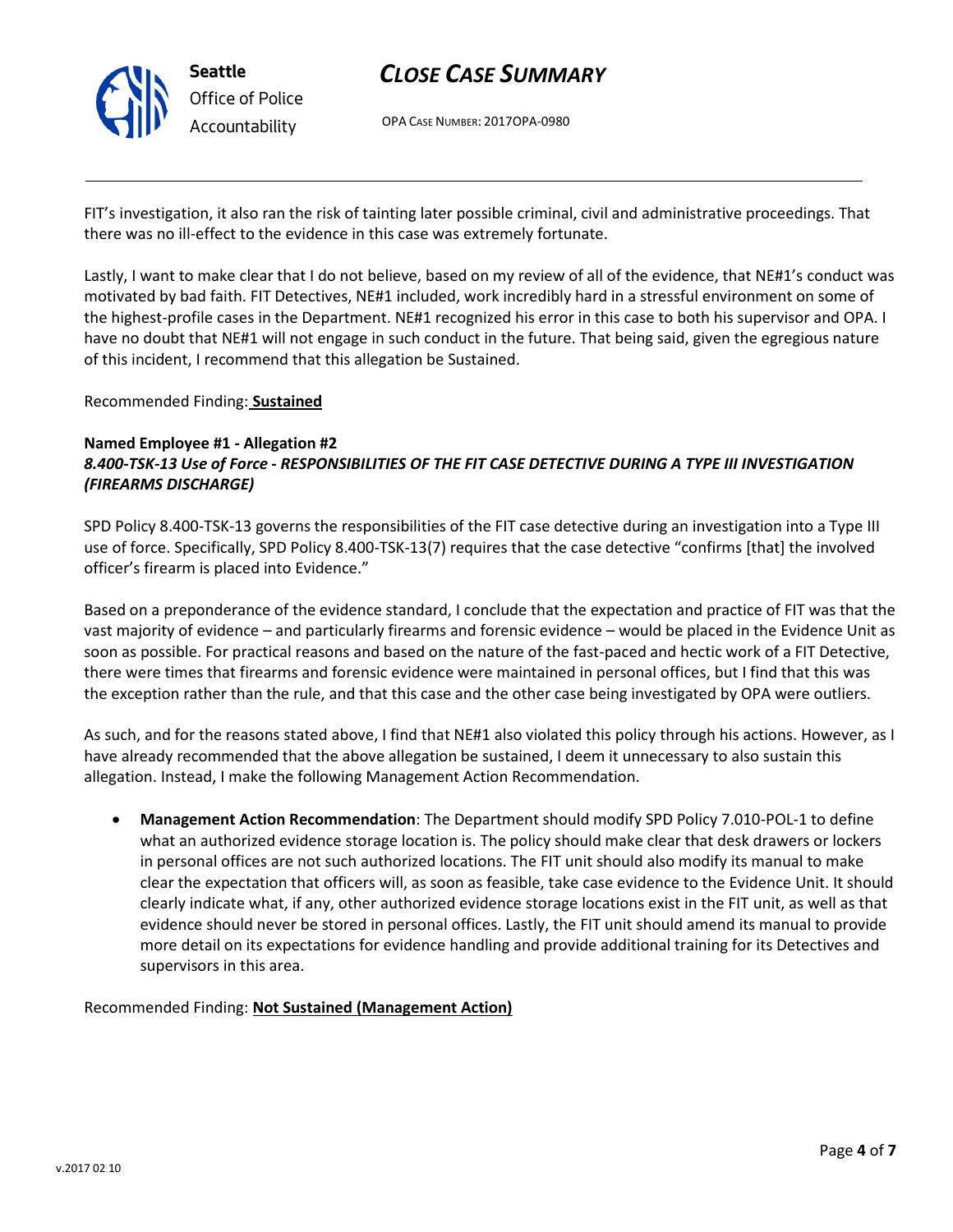



OPA CASE NUMBER: 2017OPA-0980

# **Named Employee #1 - Allegation #3**

# *5.001 - Standards and Duties 2. Employees Must Adhere to Laws, City Policy and Department Policy (FIT MANUAL)*

SPD Policy 5.001-POL-2 requires that SPD employees adhere to laws, City policy and Department Policy. While the policy instructs officers that they must act in compliance with the SPD Manual, published directives and special orders, and Department training, it does not specifically state that non-compliance with a unit manual, such as the FIT Manual, constitues a violation of SPD Policy. As such, even though I believe that NE#1 failed to act in compliance with the FIT Manual in this instance, this policy does not cover that failure and, even if it did, the sustained finding above already captures the misconduct in question.

However, I believe that this policy should be modified to be clear that violations of unit manuals constitute a violation of SPD Policy 5.001-POL-2.

 **Management Action Recommendation**: SPD Policy 5.001-POL-2 should be modified to include unit manuals as one of the types of regulations that officers are responsible for adhering to. The policy should be amended to make clear that failure to comply with unit manuals – specifically, for units such as FIT, which are crucial to SPD's ability to carry out law enforcement prerogatives, maintain community trust and provide internal accountability – constitutes a violation of both policy and the Department's expectations.

### Recommended Finding: **Not Sustained (Management Action)**

#### **Named Employee #2 - Allegation #1** *8.400-TSK-15 Use of Force - RESPONSIBILITIES OF THE FIT UNIT SERGEANT DURING A TYPE III INVESTIGATION (FIREARMS DISCHARGE)*

SPD Policy 8.400-TSK-15 governs the responsibilities of the FIT sergeant during a Type III use of force investigation. It sets forth six tasks assigned to the FIT sergeant, including that the sergeant "[o]versees the FIT investigation, per the FIT Manual." The FIT Manual, in turn, itemizes how the sergeant is to oversee the investigation. The FIT Manual does not indicate any specific responsibility of the sergeant to oversee the placement of items into evidence by the detectives.

The FIT Manual makes the Sergeant responsible for the Detectives' investigation. While, as general matter, this makes sense, this is somewhat more complex when looked at in the context of FIT. At times, and at the time of the officer-involved shooting in this case, FIT Detectives had heavy caseloads, including multiple fatal and non-fatal shootings. There is and was only one Sergeant assigned to FIT – NE#2. He is tasked with reviewing each investigation, including all of the evidence, and basically mirroring the review conducted by the Detectives. This would be a substantial workload for two Sergeants, let alone one. Given this, it is unrealistic for NE#2 to be required or expected to micro-manage the Detectives. The individuals assigned to the FIT unit are well qualified and are presumed capable of taking on a substantial amount of responsibility and doing so relatively autonomously. While, in a perfect world, NE#2 would have been aware of each step NE#1 took in this investigation and would have known, in real time, of NE#1's failure to place the firearms into evidence, I cannot find that this was required on his part.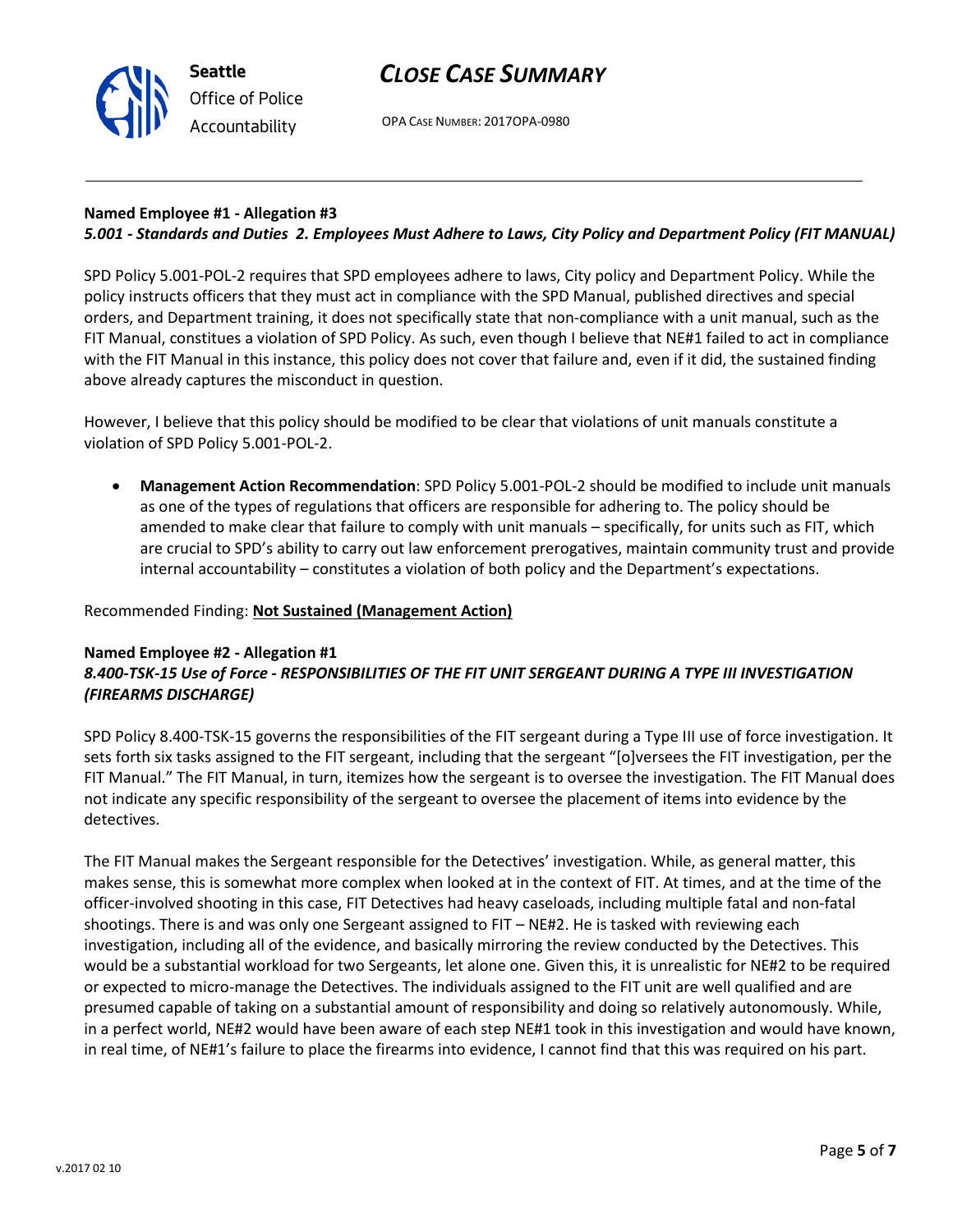

# *CLOSE CASE SUMMARY*

OPA CASE NUMBER: 2017OPA-0980

Moreover, based on both NE#1 and NE#2's statements, there is no evidence that NE#2 knew that, in this case, NE#1 retained the firearms for 53 days until he reviewed NE#1's Force Investigation Report (FIR). While it may be the case that he was aware of detectives failing to timely submit evidence in the past, those cases are not before me.

I do not find that NE#2's failure to learn of this misconduct before his review of the FIR, in and of itself, a violation of policy. Moreover, the FIT Manual does not explicitly require the FIT Sergeant to monitor and oversee the handling of evidence by the Detectives. As such, even if I found that NE#2 should have done so in this case to be consistent with best practices, I cannot determine, based on my review of the applicable policies and the FIT Manual, that such failure constituted a violation of policy. As such, I recommend that this allegation Not Sustained – Inconclusive.

### Recommended Finding: **Not Sustained (Inconclusive)**

## **Named Employee #2 - Allegation #2** *5.001 - Standards and Duties 2. Employees Must Adhere to Laws, City Policy and Department Policy (FIT MANUAL)*

I refer to Allegation #1 and the Management Action Recommendation set forth above.

### Recommended Finding: **Not Sustained (Management Action)**

#### **Named Employee #2 - Allegation #3**

## *5.002 - Responsibilities of Employees Concerning Alleged Policy Violations 6. Employees Will Report Alleged Violations*

SPD Policy 5.002-POL-6 requires that Department employees report alleged policy violations. Minor misconduct must be reported to a supervisor, while (under the current iteration of the policy) serious misconduct must be reported to both a supervisor and OPA.

Here, while NE#1 did not indicate that he informed NE#2 of the fact that he stored the firearms in his locked desk drawer, this allegation was classified against NE#2 as he read NE#1's FIR relating to this case and approved it prior to sending the FIR to the FIT Captain for final review. In doing so, he read the entry in the report that discussed the storage of the firearms and that the firearms were not submitted into the Evidence Unit. However, NE#2 did not report this potential misconduct to either a supervisor or OPA.

In response to this allegation, NE#2 proffered two explanations. First, he stated that he did not necessarily believe it to be a violation of policy for FIT Detectives to store evidence in their personal offices. Second, he contended that, even if such conduct did constitute a violation of policy, FIT's command staff knew of and acquiesced to this practice and, thus, he should not personally be held accountable for his failure to report.

As discussed more fully above, even if it did not violate policy to keep a firearm in a personal office for two days, it certainly did violate policy when that firearm was not placed into evidence for 53 days. Similar to NE#1, NE#2 should have known this to be the case based on his advanced training and significant experience in this area. Any argument to the contrary is without merit.